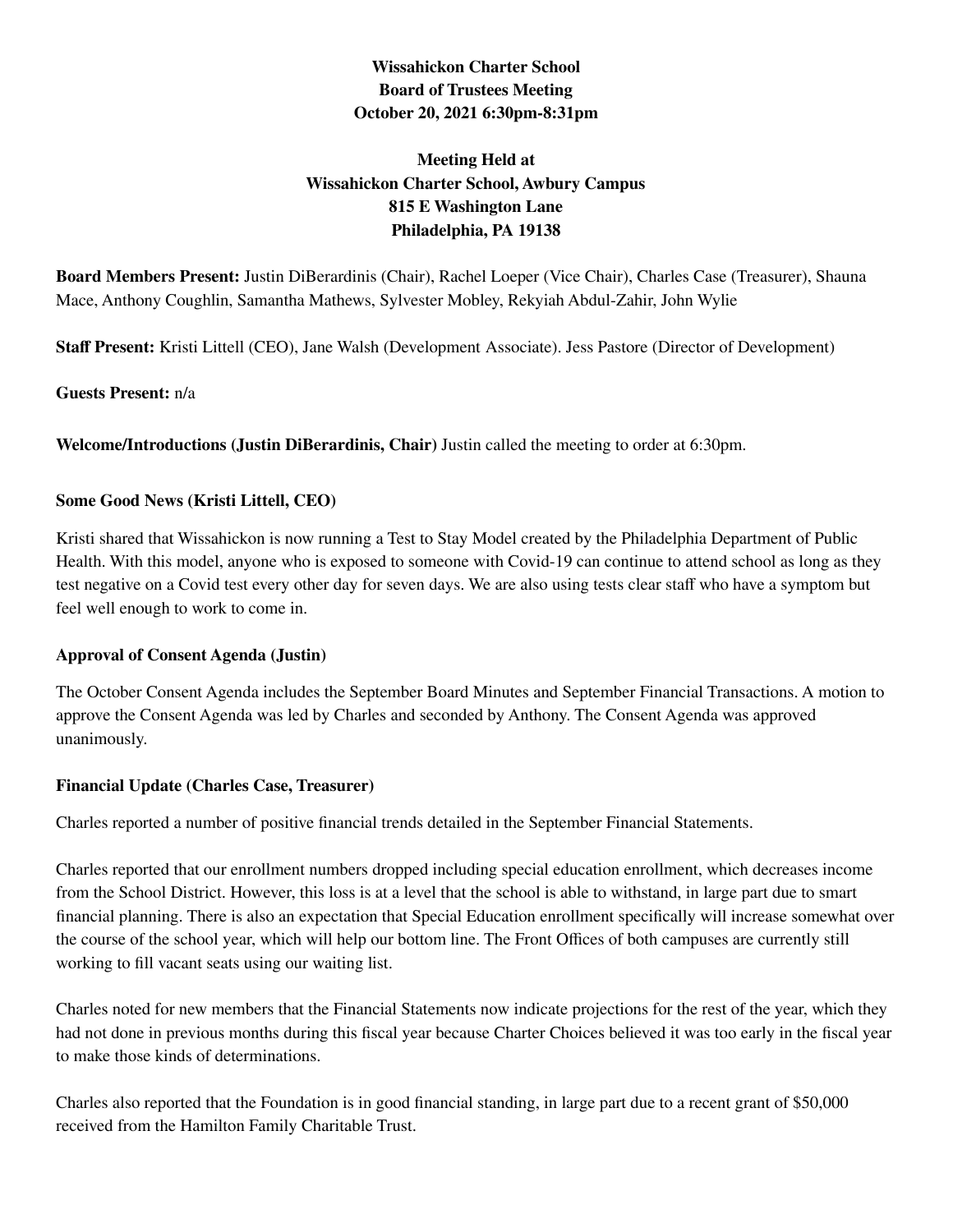Justin called for a motion to approve the September Financial Statement. Anthony led the motion and Samantha seconded.

#### **Development Update (Jess Pastore, Director of Development)**

Jess Pastore, Director of Development, provided some details on ESSER, the federal funding that the school is expected to receive. The Development Team is currently in the process of applying for these grants in partnership with Charter Choices.

Jess reported that the Development Team exceeded their \$10,000 Fall Appeal goal, raising \$12,000 so far and still expecting a few more donations could roll in.

Next up for the Development Team is our Fall Newsletter, coming out in November. There is no ask in the Newsletter so it is a nice way for Board Members to introduce the School to their contacts.

After the newsletter, the Development Team will then move into planning for Giving Tuesday, which is on November 30th. This campaign is held heavily on social media and is a great time for Board Members to share our campaign with their contacts.

We are at 100% for Board Pledging and truly appreciate the Board's support.

Regarding the Spring Benefit, we unfortunately do not have a firm plan yet. We are hoping that we will be able to hold an in-person event but are still weighing the pros and cons of doing so and exploring some ways to alter our usual plan to remain Covid safe without compromising fundraising or enjoyment.

#### **Governance Committee (Rachel Loeper, Vice Chair)**

Rachel requested that New Board Members provide bios and headshots and reminded that Board Members should be meeting with their mentors/mentees.

We are approaching Board Recruitment season. Please start brainstorming whether you may have some friends or colleagues who may be good fits for the board. It is currently a priority to find a "finance person" but we also know that there are other gaps on the board that need to be filled. If members have a good candidate in mind, they should contact Rachel with that information.

If a member is not currently on a committee, they should join one. The committees are 1. Governance, 2. Finance, and 3. Diversity, Equity, and Inclusion.

Justin reported that Board Member Ebony Staton Weidman will be taking a 6 month hiatus from the board.

Sylvester suggested that we build a spreadsheet/matrix of board skill sets to help us identify where our gaps are. Kristi noted that one of our consultants had a good template for such a purpose.

## **CEO Report (Kristi)**

● **Diversity, Inclusion, and Justice Spotlight** Kristi highlighted some proposed changes to our dress code, which will make the rules far more direct and equitable.